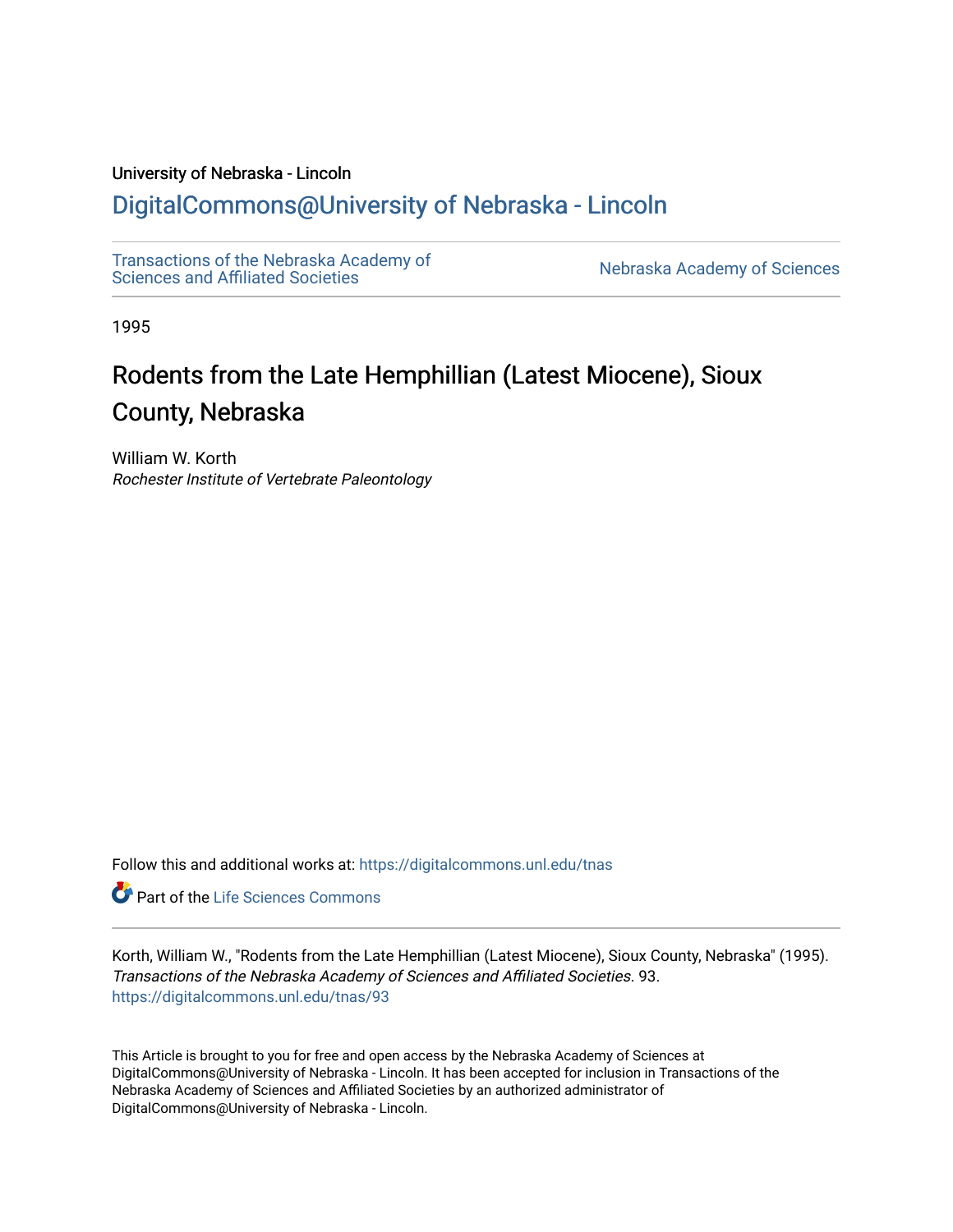#### RODENTS FROM THE LATE HEMPHILLIAN (LATEST MIOCENE),

#### SIOUX COUNTY, NEBRASKA

#### William W. Korth

Rochester Institute of Vertebrate Paleontology 928 Whalen Road Penfield, New York 14526

#### *ABSTRACT*

Only one rodent specimen has been previously described from the late Hemphillian ZX Bar local fauna from Sioux County, Nebraska-the holotype of the heteromyid *Perognathus coquorum* Wood. A re-examination of this specimen has led to its allocation to the dipodomyine heteromyid genus *Prodipodomys* Hibbard. An additional specimen of a fossil rodent has been recognized from the ZX Bar fauna that is referable to a new species of the primitive geomyid *Pliogeomys, P. russelli.* 

#### t t t

Skinner et al. (1977) listed the late Hemphillian mammalian fauna from ZX Bar local fauna and in-

Table 1. Measurements of the dentition of the holotypes of *Pliogeomys russelli* and *Prodipodomys coquorum.* Abbreviations: a-p, anteroposterior length; tr, maximum transverse width; tra, anterior transverse width (metalophid); trp, posterior transverse width (hypolophid); ht, height of crown. All measurements in mm.

|                    |       | P. russelli<br><b>FAM 81069</b> |       | P. coquorum<br><b>AMNH 97845</b> |  |
|--------------------|-------|---------------------------------|-------|----------------------------------|--|
| p4                 | a-p   | 1.77                            | $a-p$ | $1.23*$                          |  |
|                    | tra   | 1.14                            | tra   | $1.04*$                          |  |
|                    | trp   | 1.60                            | trp   | $1.32*$                          |  |
|                    |       |                                 | ht    | 1.50                             |  |
| m1                 | a-p   | 0.85                            | $a-p$ | $1.38*$                          |  |
|                    | tr    | 1.60                            | tra   | $1.63*$                          |  |
|                    |       |                                 | trp   | $1.56*$                          |  |
|                    |       |                                 | ht    | 0.93                             |  |
| m2                 | $a-p$ | 0.98                            |       |                                  |  |
|                    | tr    | 1.69                            |       |                                  |  |
| Length of diastema |       | 3.40                            |       | 5.03                             |  |
| Depth of mandible  |       | 5.15                            |       | 4.41                             |  |

\* measurements taken from Wood (1935: *table II).* 

cluded only a single rodent specimen, the holotype of the heteromyid *Perognathus coquorum.* This species was described by Wood (1935) from the East *Pliohippus*  Draw quarry in Sioux County, Nebraska. This specimen had been misplaced in the collections of the American Museum of Natural History (AMNH) for several years. In search of the collections of uncataloged rodent specimens, this specimen was found along with an additional mandible belonging to a primitive geomyid from the same locality. A re-examination of the type of *P. coquorum* and the geomyid mandible has led to the recognition of two typically late Hemphillian genera of rodents.

Dental nomenclature used below follows that of Rensberger (1973). Upper cheek teeth are indicated by capital letters, and mandibular teeth are denoted by lower case letters.

#### **SYSTEMATICS**

Order RODENTIA Bowdich, 1821 Family Heteromyidae Gray, 1868 Subfamily Dipodomyinae Gervais, 1853 Genus *Prodipodomys* Hibbard 1939 *Prodipodomys coquorum* (Wood, 1935) (Fig. 1A and B, Table 1)

#### *Perognathus coquorum* Wood, 1935

Type and only specimen: AMNH (American Museum of Natural History specimen) 97845, partial right mandible with incisor and p4-m2 (listed as HJC 702 by Wood, 1935:  $105$ ). Horizon and locality: NW  $\frac{1}{4}$ , sec. 32 or SW 1/4 sec. 29, T26N, R55W, Upper Johnson Member, Snake Creek Formation, Sioux County, Nebraska. Age: Late Hemphillian (latest Miocene). Emended diagnosis: Large species; cheek teeth lower crowned than other species; transverse lophs of lower molars not convergent buccally; cheek teeth more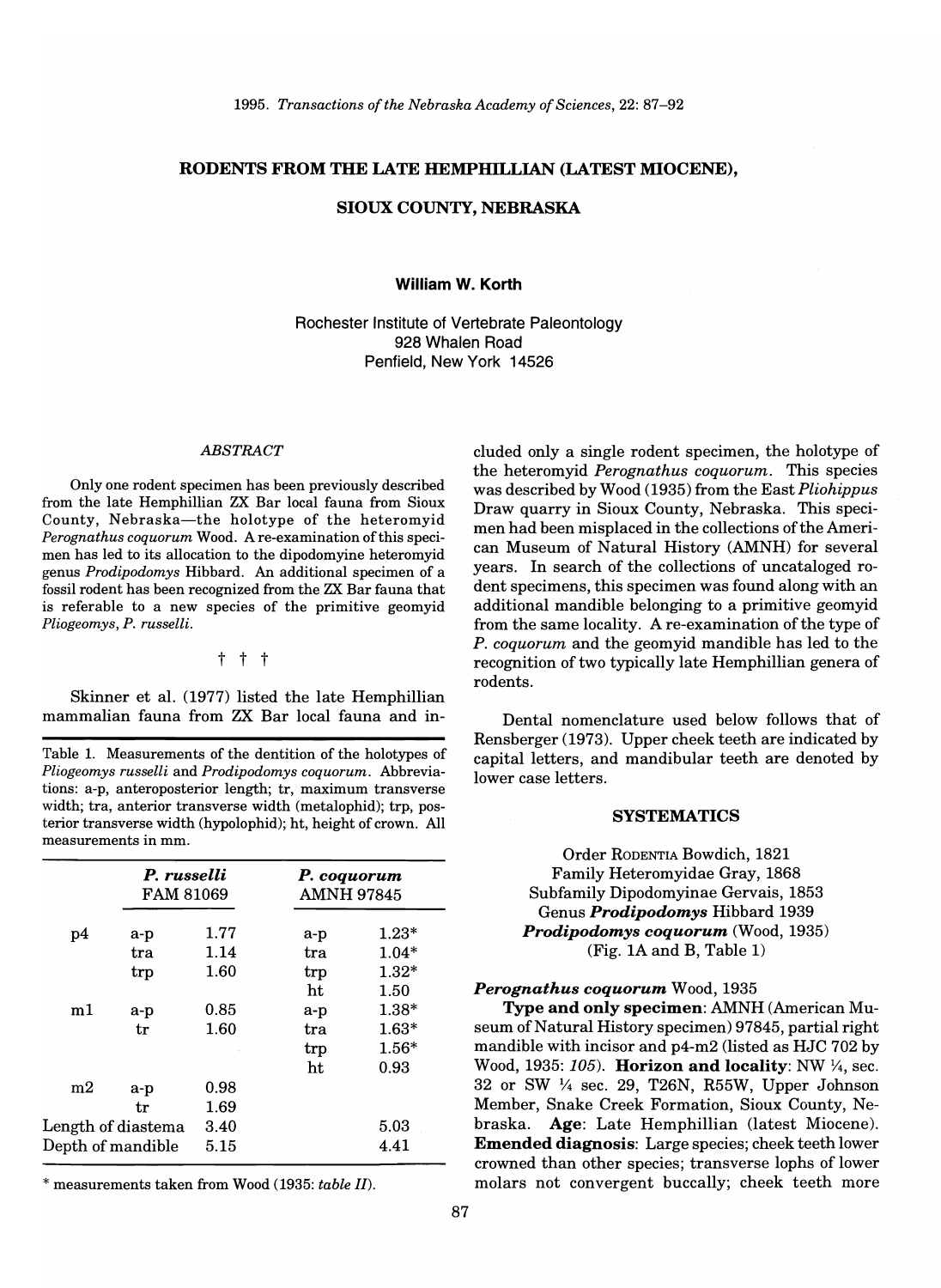#### 88 W. W. Korth

Discussion. Wood (1935: 105-07) fully described the type and only specimen of Perognathus coquorum. The only aspect of the mandible not described or figured by Wood (1935: figs. 28 and 29) was the masse- edly higher than any species of *Perognathus*. teric scar on the lateral side of the mandible. The masseteric scar is typical for heteromyids, a small shelf that extends anterior to p4. The bony ridge is dorsally placed and its anterior end extends into the diastema. similar to that in species of *Dipodomys* and *Prodipodo* $mys.$  $\frac{1}{\sqrt{2}}$ 

Although Wood (1935) referred this species to than that of *Perognathus*. Perognathus, stating that it was distinguished from other species by lower crown height of the cheek teeth, the crown height is much higher than any species of that genus. Martin (1984) calculated a crown height index for p4 and m1 in Recent P. parvus and several Tertiary species of *Perognathus*. He (Martin, 1984:

discussion. Wood (1935: 105-07) fully described (1935: 105-07) fully described (1935: 105-07) fully described (<br>The contract of the contract of the contract of the contract of the contract of the contract of the contract o figs. 2 and 3) divided the height of the hypolophid of  $p4$ and the metalophid of m1 by their respective anteroposterior lengths. The highest index for p4 was 0.8 and for m1 was 0.7. These indices for the holotype of  $P$ . *coquorum* are 1.22 for  $p4$  and 0.84 for m1, mark-The masseteric scar in species of *Perognathus* is

> The masseteric scar in species of *Perognathus* is ventral to the diastema and descends posteroventrally, whereas in *Prodipodomys* and *Dipodomys* the scar is more dorsal, extends into the diastema, and is nearly horizontal. The masseteric scar on on the holotype of P. coquorum is identical to that of *Prodipodomys* rather  $T_{\rm eff}$  and  $T_{\rm eff}$  terms of the cheek teeth and  $T_{\rm eff}$

The greater crown height of the cheek teeth and morphology of the masseteric scar of "Perognathus" coquorum more closely approaches that of Prodipodomys than it does *Perognathus* and should be referred to the former.





Figure 1. Holotypes of *Prodipodomys coquorum*, AMNH 97845 and Pliogeomys russelli, AMNH 80169. A-B, P. conquorum. A, occlusal view p4-m1. B, lateral view of mandible. C-D, P. russelli. C, occlusal view of p4-m2. D, lateral view of mandible.

Figure 1. Holotypes *ofProdipodomys coquorum,* AMNH 97845

Figure 2. X-ray positives of Pliogeomys russelli, AMNH 80169. A, medial view. B, lateral view.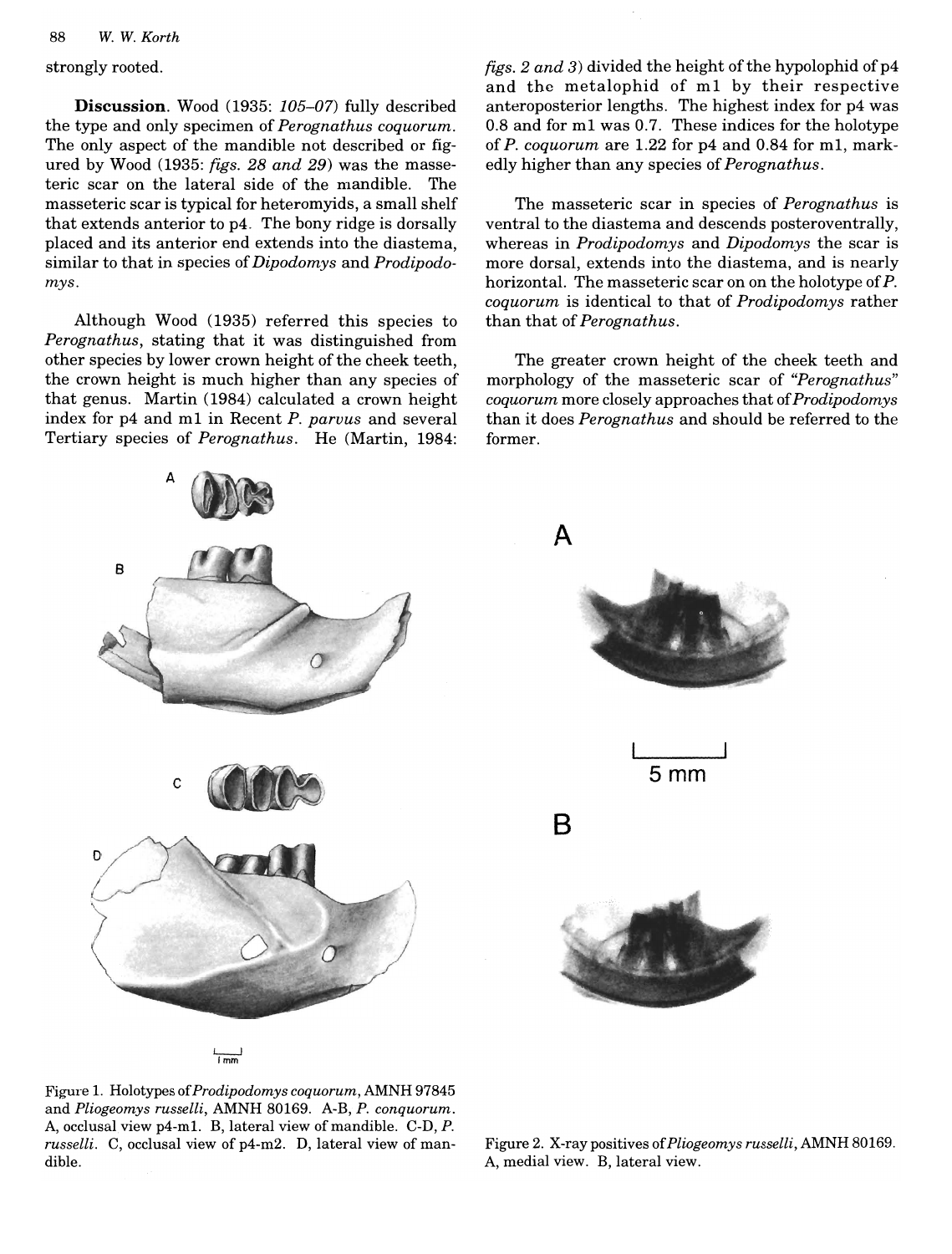Among species of *Prodipodomys, P. coquorum* is distinguished by its larger size, lower crown height of the cheek teeth (there is only a slight indication of enamel an chevron p4) with well defined roots, and the lophs on the lower molars parallel and not convergent lingually. These lophs converge toward the center of the tooth on molars of *Prodipodomys* and unworn molars of *Dipodomys* (for examples see Wood, 1935: figs. 28-29,73-90; Tomida, 1987: *fig.* 15 for *Dipodomys;* and Zakrzewski, 1969: *fig.* 5, 1970: *fig.* 1 for *Prodipodomys).* 

Zakrzewski (1970) referred a jaw from the Hemphillian Saw Rock Canyon fauna of Kansas to *Prodipodomys* sp. It was distinguished from the contemporaneous *P. griggsorum* by its larger size, deeper jaw, lower-crowned cheek teeth with better-developed roots, lower placement of the mental foramen on the mandible, and relatively shorter diastema. *Prodipodomys coquorum* shares all ofthese features with the Saw Rock Canyon specimen. It is quite likely that the specimen described by Zakrzewski (1970) is referable to *P. coquorum.* 

*Prodipodomys coquorum* is morphologically transitional between a perognathine and a dipodomyine. The change in the masseteric scar and increased crown height of the cheek teeth of *P. coquorum* separates it from other perognathines. However, the occlusal pattern does not differ significantly from later Clarendonian or Hemphillian species ofthe perognathine *Cupidinimus*  (Barnosky, 1986; Baskin, 1979). This combination of a more primitive dentition and derived mandible in *P.*  coquorum supports the hypothesis that the origin of the dipodomyines is likely from a *Cupidinimus-like*  perognathine sometime in the late Clarendonian or earliest Hemphillian.

Voorhies (1975) described a Clarendonian dipodomyine *Eodipodomys* from Nebraska and suggested that is was ancestral to later dipodomyines, already having attained greater hypsodonty of the cheek teeth and modifications of the limb bones and skull. Zakrzewski (1981) argued that *Eodipodomys* was an early sidebranch ofthe dipodomyines and that *Prodipodomys*  was a much more likely ancestor to *Dipodomys* even though the earliest species of *Prodipodomys* had lower crowned cheek teeth than *Eodipodomys.* In fact, *Eodipodomys* has a perognathine masseteric scar on the mandible unlike that of *Prodipodomys* and *Dipodomys,* and the upper incisor of *Prodipodomys* is grooved (as in *Dipodomys)* whereas that of *Eodipodomys*  is asulcate. There are also species of *Prodipodomys*  that have the rudiments of enamel failure and greater crown height of the cheek teeth typical of *Dipodomys.*  As suggested by Zakrzewski (1981), it appears that *Eodipodomys* was an early dipodomyine, but not directly ancestral to Recent *Dipodomys.* 

*Prodipodomys coquorum* represents a primitive species ofthe genus that may have been ancestral to later, more advanced species of *Prodipodomys* (greater crown height, enamel failure, and weaker root development of cheek teeth). The stratigraphic position of *P. coquorum*  (late Hemphillian) is also consistent with this interpretation.

> Family Geomyidae Bonaparte, 1845 Subfamily Geomyinae Bonaparte, 1845 Genus *Pliogeomys* Hibbard, 1954 *Pliogeomys russelli* n. sp. (Figs. 1C and D; Table 1)

Type specimen and only specimen: AMNH 81069, partial right mandible with i1 and p4-m2. Horizon and locality: *Pliohippus Draw*, NW 1/4, sec. 32 or SW  $\frac{1}{4}$  sec. 29, T26N, R55W, Upper Johnson Member, Snake Creek Formation, Sioux County, Nebraska. Age: Late Hemphillian (latest Miocene). Diagnosis: Slightly larger than *P. paruus,* smaller than all other species of the genus; cheek teeth lower crowned and more strongly rooted than in other species except *P. paruus;* heteromyid projection of masseteric scar on mandible reduced, dorsal ridge of masseteric scar weakly developed, and medial ridge weak, becoming a shallow groove posteriorly; mental foramen anterior to masseteric scar. Etymology: Patronym for R. J. Russell for his work on pocket gophers. Description: The mandible of AMNH 81969 is dorsoventrally deep  $(5.15 \text{ mm depth below m1}).$  The diastema and short and shallow with no indication of a diastemal notch. The ventral ridge of the masseteric scar is well developed, originating from the area of the angle and running anterodorsally, ending anteriorly just anterior to the tooth row. The anterior end of the ventral ridge curves posteriorly, connecting to a faint dorsal ridge. The medial ridge fuses with the ventral ridge about 1.4 mm posterior to the anterior extent of the ventral ridge and runs posterodorsally toward the anterior edge of the ascending ramus. After about 1.5 mm from the junction with the ventral ridge, the medial ridge becomes a narrow, shallow groove. The mental foramen is anterior to the masseteric scar, just below mid-depth of the mandible. The posterior portion of the mandible is lacking and the coronoid process, condyle, and angle are missing. Just posterior to the junction of the medial and ventral ridges of the masseteric fossa there is a small circular hole where the bone has been broken away. This marks the presence of a bony capsule for the base of the premolar. Medially, on the ascending ramus a basitemporal fossa is present but shallow.

The lower incisor is typically broad with a flattened anterior enamel surface. The cheek teeth have the beginnings of roots at their bases (Fig. 2). The dentine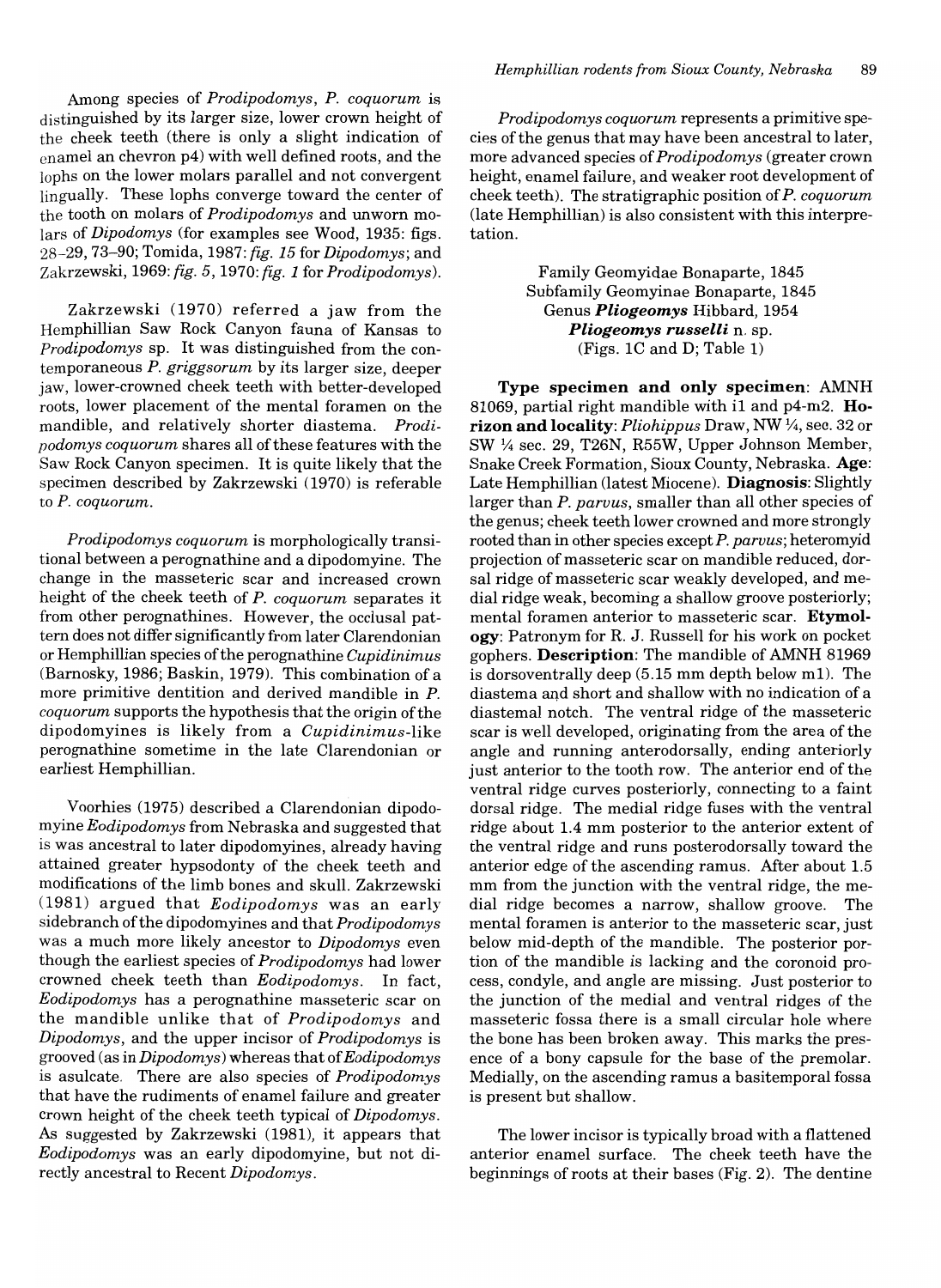#### *90* W. *W. Korth*

tracts on the lateral sides of the teeth taper dorsally, ending before reaching the occlusal surface. There is no cement on any of the cheek teeth.

The lower premolar is the largest of the cheek teeth. The anterior column (metalophid) of the lower premolar is convex anteriorly and narrower buccolingually than the posterior column (hypolophid). The buccal re-entrant between the metalophid and hypolophid is not as deep as the lingual. The hypolophid is a wide, straight loph. The enamel that encloses the entire tooth is approximately equal in thickness at all points around the tooth.

The first two molars are nearly identical in size and morphology. Both are anteroposteriorly compressed ovals of enamel surrounding exposed dentine. The third molar is not present in AMNH 80169.

Discussion. *Pliogeomys russelli* clearly belongs to *Pliogeomys* rather than any other genus. The cheek teeth are higher crowned than those of *Pliosaccomys* or *Progeomys* with enamel failure not present in the latter two genera. This new species cannot be referred to any of the geomyines that have higher crowned (rootless) cheek teeth such as *Parapliosaccomys, Geomys* or *Thomomys.* 

*Pliogeomys russelli* is similar in size to the Blancan *P. paruus,* being only slightly larger (Zakrzewski, 1969). It is smaller than any of the other species of the genus. The morphology of the masseter attachment to the mandible and position of the mental foramen in P. *russelli* is intermediate between that of Recent *Geomys*  and the primitive condition (Akersten, 1973). This condition is sometimes present in specimens of *P. buisi.*  All other species of *Pliogeomys* have the primitive condition.

The crown height of the cheek teeth of *P. russelli* is similar to that of *P. buisi,* higher crowned than *P. paruus* and lower crowned than in *P. carranzai* from the Hemphillian of Mexico (Lindsay and Jacobs, 1985) and a species from the Saw Rock Canyon of Kansas described by Akersten (1973).

When Zakrzewski (1969) described *P. paruus* from the Blancan Hagerman fauna the only other known species of *Pliogeomys* was *P. buisi* from the late Hemphillian of Kansas (Hibbard, 1954). Zakrzewski viewed *P. buisi* as being the ancestor of *Geomys* which first appeared in the Blancan, and *P. paruus* was viewed as the ancestor of the genus (or subgenus of *Geomys) Nerterogeomys* which also first appeared in the Blancan.

Akersten (1973), in an unpublished dissertation, noted the combination of primitive and advanced characters of the teeth of *P. paruus* along with the primitive morphology of the masseteric scar on the mandible, and he suggested that it was distinct from other species of *Pliogeomys* and that it might represent a different genus. Akersten (1973) also recognized an additional species of *Pliogeomys* from the Hemphillian Saw Rock Canyon fauna of Kansas that was more advanced in dental morphology (greater crown height of cheek teeth, etc.) than *P. buisi* from slightly earlier in the Hemphillian. He argued that *P. paruus* represented a separate radiation of *Pliogeomys* that was not related to any later geomyids and that *P. buisi* and the other Kansas species were in the ancestry that led to *Nerterogeomys.* 

*Pliogeomys russelli* has cheek teeth that are similar in crown height, enamel failure and root development to those of *P. buisi* and lacks any cement that is present in the higher crowned species. The morphology of the mandible is advanced beyond that of *P. paruus* and the Saw Rock Canyon species of *Pliogeomys,* and therefore is more likely developing in the direction of *Geomys*  (Fig. 3).

*Pliogeomys buisi* is not only stratigraphically older than both *P. russelli* and the Saw Rock Canyon species, it appears to be morphologically ancestral to both as well. The Saw Rock Canyon species of *Pliogeomys* has cheek teeth that are advanced over those of *P. buisi* but the masseteric scar on the mandible has the primitive *Nerterogeomys* morphology. Specimens of *P. buisi* vary in the condition of the masseteric scar on the mandible from the primitive condition to an intermediate condition as in the mandible of *P. russelli.* Clearly, both lineages leading to *Geomys* and *Nerterogeomys* can be traced back to *P. buisi* through *P. russelli* and the Saw Rock Canyon *Pliogeomys,* respectively.

### **CONCLUSIONS**

Both species described here from the late Hemphillian of Sioux County are similar in having relatively advanced morphology of the mandible and primitive dentitions. The occurrence of species of both *Prodipodomys* and *Pliogeomys* in the ZX Bar local fauna also supports the late Hemphillian age of this fauna. These genera are only present in Nebraska in faunas that are either late Hemphillian or "latest" Hemphillian in age (Voorhies, 1990).

#### **ACKNOWLEDGMENTS**

The specimens discussed here were loaned by permission of Dr. Richard Tedford, American Museum of Natural History. X-rays for Figure 2 were by Dr. Arlene Messer; all other figures were drawn by the author. This study was funded in part by a short term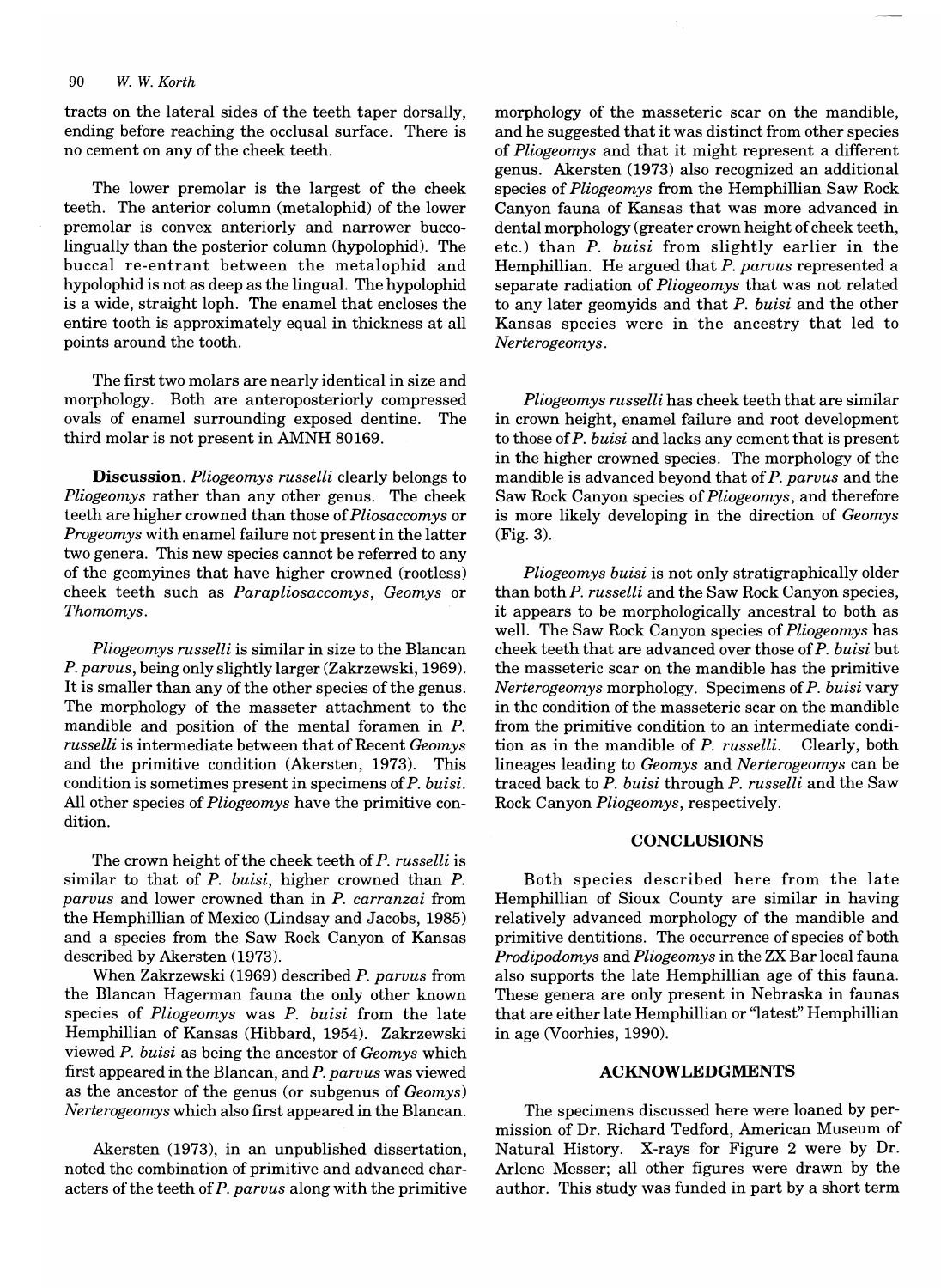